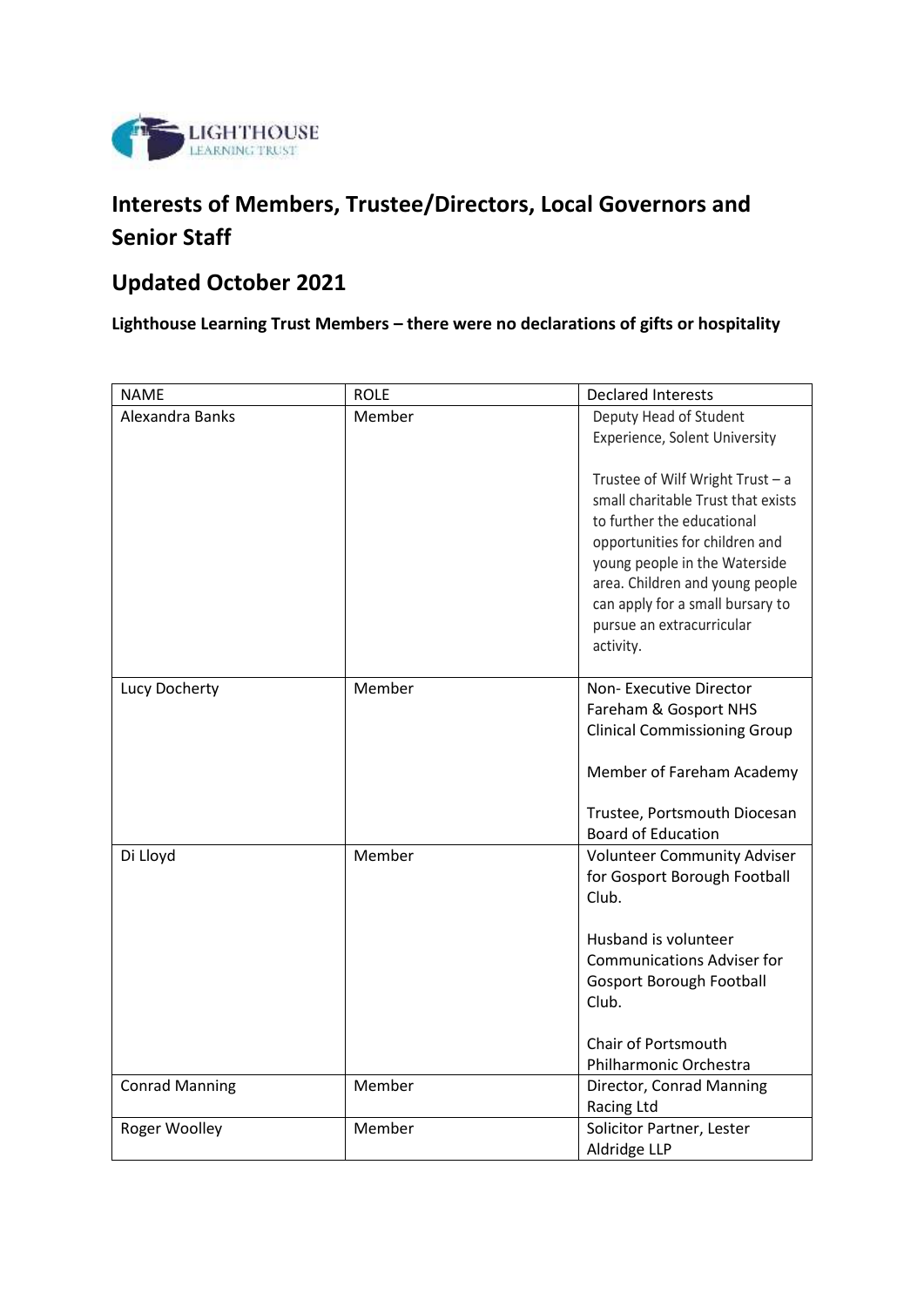## **Lighthouse Learning Trust Board - there were no declarations of gifts or hospitality**

| <b>NAME</b>                      | <b>ROLE</b>                                                                                                       | <b>Declared Interests</b>                                                                                                                                                                                                                              |
|----------------------------------|-------------------------------------------------------------------------------------------------------------------|--------------------------------------------------------------------------------------------------------------------------------------------------------------------------------------------------------------------------------------------------------|
| Daniel Canham                    | Trustee/Director. Chair of<br>Governance & Audit<br>Committee. Member of the<br>Finance & Resources<br>Committee. | Accountant/Auditor<br>Member of ICAEW<br>Manager (Funding<br>Audit/Internal Audit), Mazars<br><b>LLP</b><br>Internal audit manager to the<br>Prospect Trust, Windsor Forest<br>College Group, and work on<br>funding audits for ESFA and<br><b>GLA</b> |
| Tom Cardy                        | Trustee/Director and member<br>of the Finance & Resources<br>Committee. Trust Vice Chair.                         | Officer - Royal Navy<br>Civil Servant - Maritime &<br>Coastguard Agency<br>Nautical Institute - Member<br>Honourable Company of<br>Master Mariners - Member<br>Prospect - Member<br>Nautilus International-<br>Member<br>RYA - Member                  |
| Mark Cooper<br>Resigned 09/06/21 | Trustee/Director and member<br>of the Governance & Audit<br>Committee                                             | Associate Pro Vice-Chancellor,<br>University of Portsmouth<br>Involved in the set-up of the<br>University of Portsmouth<br><b>Academy Trust</b><br>Trustee of the Helena Kennedy<br>Foundation                                                         |
| Lucy Docherty                    |                                                                                                                   | Non-Executive Director<br>Fareham & Gosport NHS<br><b>Clinical Commissioning Group</b><br>Member of Fareham Academy                                                                                                                                    |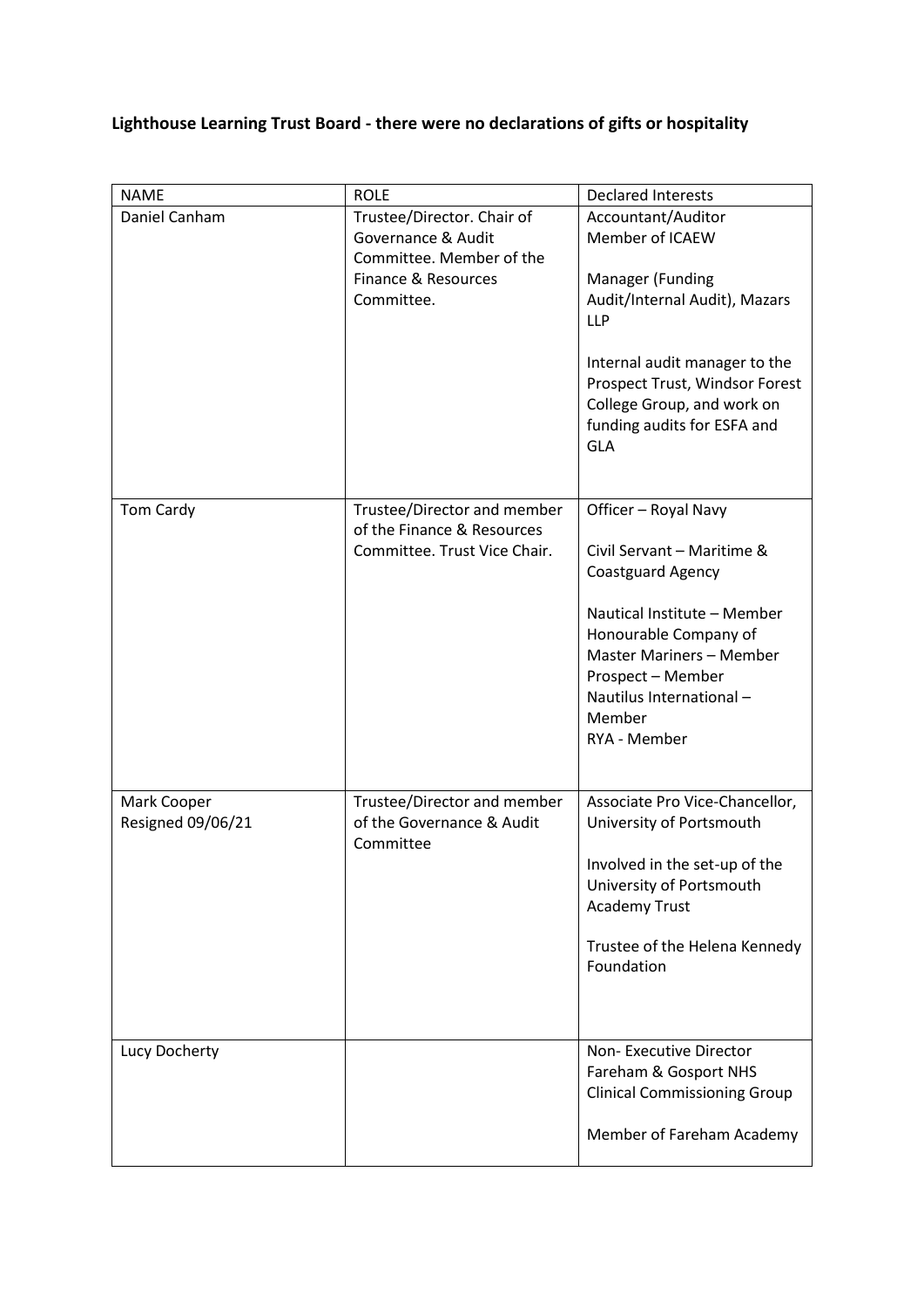|                                  |                                                                                                                                                                                                                     | <b>Trustee Portsmouth Diocesan</b><br><b>Board of Education</b>                                                                                                                            |
|----------------------------------|---------------------------------------------------------------------------------------------------------------------------------------------------------------------------------------------------------------------|--------------------------------------------------------------------------------------------------------------------------------------------------------------------------------------------|
| Sue Dovey<br>Resigned 06/07/21   | Trustee/Director and Trust<br>Board Chair and member of<br>the Governance & Audit<br>Committee.                                                                                                                     | CEO, Action Hampshire.                                                                                                                                                                     |
| Liz Flaherty                     | Trustee/Director and member<br>of the St Vincent Local<br>Governing Body                                                                                                                                            | Professional SEND adviser for<br><b>DfE</b><br><b>Foundation Governor at St</b><br>Annes Catholic Primary School,<br>Basingstoke (part of the<br>Mother Theresa Multi-<br>Academy Trust)   |
| Ali Foss                         | Trustee/Director                                                                                                                                                                                                    | <b>CEO North Hampshire</b><br><b>Education Alliance until</b><br>31/12/21 (will become<br>Member on 01/01/22).<br><b>External Quality Review (EQR)</b><br>Adviser<br>Vice Chair, EBP South |
| lan Golding<br>Resigned 21/10/20 | Trustee/Director                                                                                                                                                                                                    | Fellow of the Royal Society of<br>Arts                                                                                                                                                     |
| <b>Richard Hall</b>              | Trustee/Director, Trust Board<br>Vice Chair, and Chair of the<br>Finance & Resources<br>Committee                                                                                                                   | Tax Partner at KPMG LLP<br>Member of business advisory<br>board for Southampton Solent                                                                                                     |
| Zoe Huggins                      | <b>Trustee/Director and Trust</b><br>Board Chair. Also Chair of St<br>Vincent Local Governing Body.<br>Member of the Finance &<br>Resources Committee and in<br>attendance at the Governance<br>and Audit Committee | Education Professional-<br><b>Training Solutions</b><br>Politician (elected member) for<br>Gosport Borough and<br>Hampshire County. Currently                                              |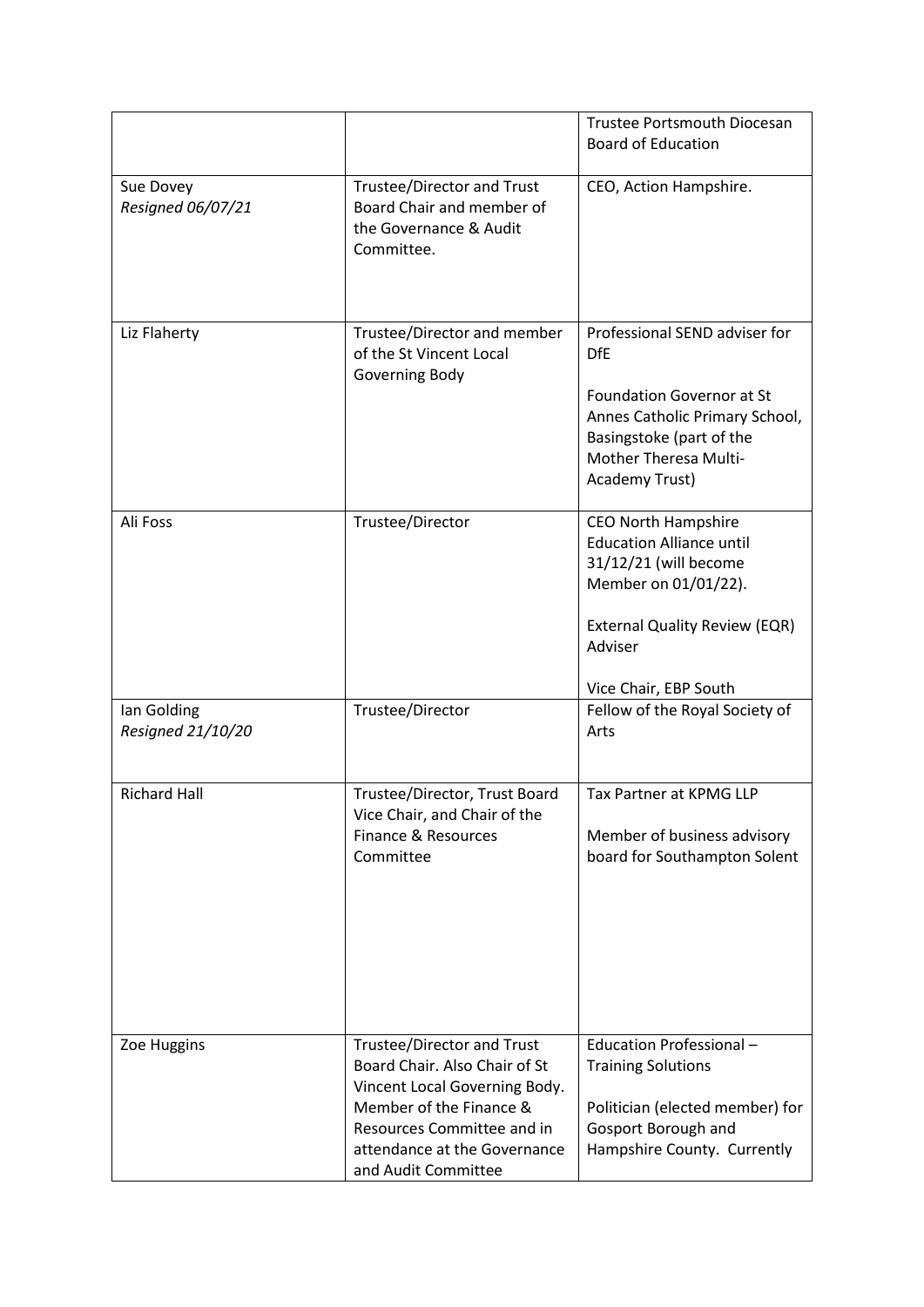|                                   |                                                                                                                                                               | Deputy Mayor (2021/22) for<br>Gosport Borough Council.<br>Chair of Workforce South,<br><b>Business South.</b><br>Member of the Conservative<br>Association and of the<br>Chartered Institute of<br>Management. |
|-----------------------------------|---------------------------------------------------------------------------------------------------------------------------------------------------------------|----------------------------------------------------------------------------------------------------------------------------------------------------------------------------------------------------------------|
| Martin Kelly<br>Resigned 18/11/20 | Trustee/Director, Trust Board<br>Vice Chair, Chair of the<br>Governance & Audit<br>Committee, and Chair of<br><b>Richard Taunton Local</b><br>Governing Body. | <b>Trustee and Treasurer:</b><br>Southampton Unit Sea Cadet<br>Corps                                                                                                                                           |
| Orla Sheehan Pundyke              | Trustee/Director and Chair of<br><b>Richard Taunton Local</b><br>Governing Body                                                                               | Quality Assurance Officer,<br>University College of Estate<br>Management                                                                                                                                       |
| Andrea Thompson                   | Trustee/Director and member<br>of the Finance & Resources<br>Committee                                                                                        | Deputy Vice-Chancellor,<br>Resources, Solent University                                                                                                                                                        |
| Neil Weston                       | Trustee/Director                                                                                                                                              | Associate Dean, University of<br>Portsmouth                                                                                                                                                                    |

#### **Richard Taunton College Local Governing Body (LGB)**

#### **- there were no declarations of gifts or hospitality**

| <b>NAME</b>       | <b>ROLE</b>    | <b>Declared Interests</b>            |
|-------------------|----------------|--------------------------------------|
| <b>Tom Cleary</b> | Local Governor | Wellbeing and Mental Health          |
| Resigned 16/11/20 |                | <b>Training Consultant</b>           |
| Leanne Edwards    | Local Governor | Director - Leanne Edwards            |
|                   |                | Consultancy Ltd.                     |
| Ali Foss          | Local Governor | <b>CEO North Hampshire</b>           |
|                   |                | <b>Education Alliance until</b>      |
|                   |                | 31/12/21 (will become                |
|                   |                | Member on 01/01/22).                 |
|                   |                | <b>External Quality Review (EQR)</b> |
|                   |                | Adviser                              |
|                   |                | Vice Chair, EBP South                |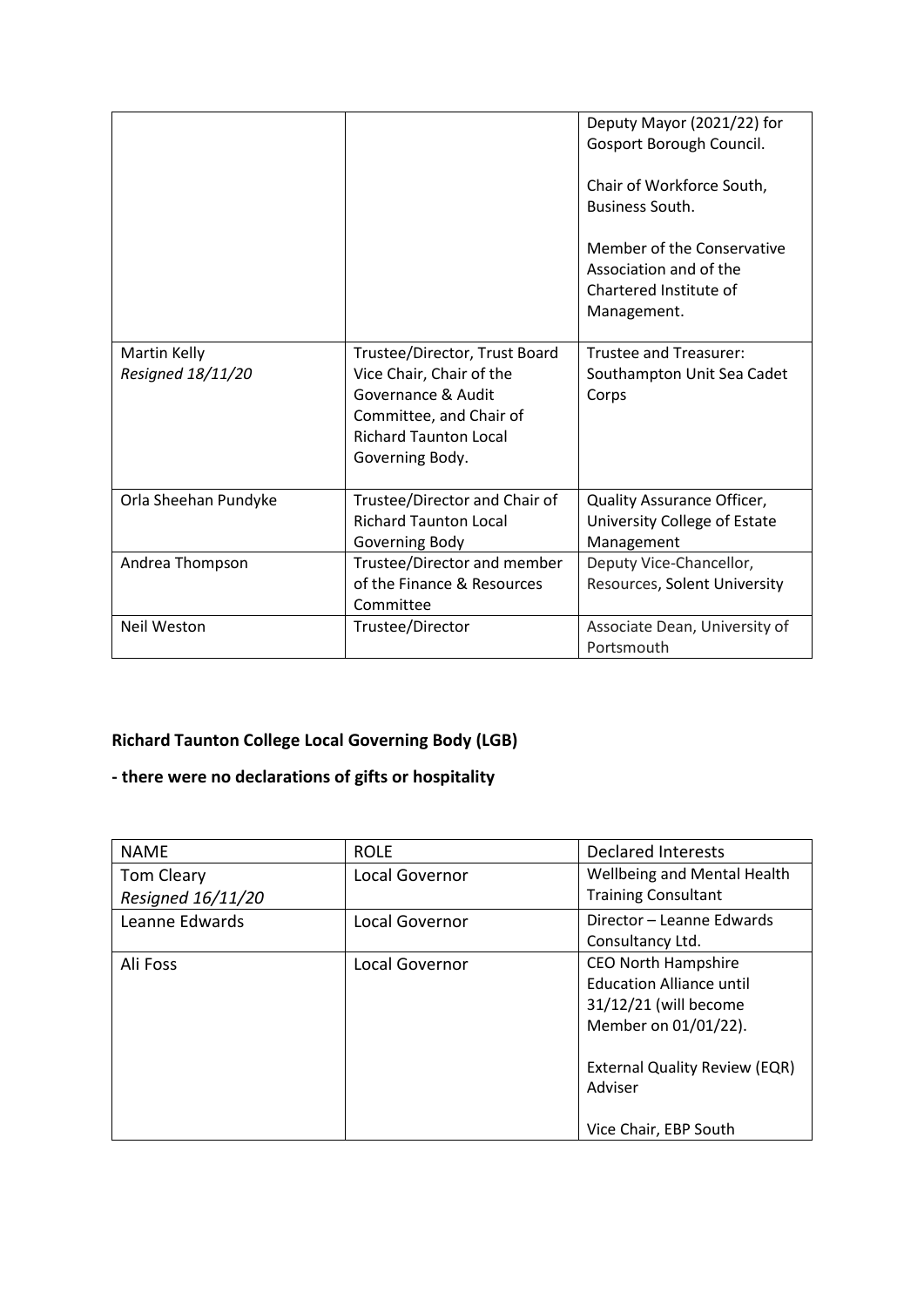| Jason Hampton                              | Local Governor                                                            | <b>Head of Business</b><br>Management, HSBC<br>Alternative Investments Ltd                                                                                 |
|--------------------------------------------|---------------------------------------------------------------------------|------------------------------------------------------------------------------------------------------------------------------------------------------------|
|                                            |                                                                           |                                                                                                                                                            |
| Chris Harrison                             | <b>Staff Governor</b>                                                     | Lighthouse Learning Trust                                                                                                                                  |
| Resigned 170521                            |                                                                           | Employee                                                                                                                                                   |
| Satvir Kaur                                | Local Governor                                                            | Councillor / Cabinet Member-<br>Southampton City Council                                                                                                   |
|                                            |                                                                           | <b>Unison Union member</b>                                                                                                                                 |
|                                            |                                                                           | Labour Party member                                                                                                                                        |
|                                            |                                                                           | Governor at Solent University                                                                                                                              |
|                                            |                                                                           | Chair of Governors at Maytree<br>Infants School                                                                                                            |
| Flynn Martienssen                          | Student Governor (2020-21)                                                | Nil                                                                                                                                                        |
| <b>Claire Merritt</b>                      | Local Governor and Vice Chair<br>of the Richard Taunton<br>Governing Body | Solicitor at Paris Smith LLP<br>(legal advisers to Lighthouse<br>Learning Trust)                                                                           |
| Paul Need                                  | Local Governor                                                            | Daughter is Deputy Principal at<br>Queen Mary's College,<br>Basingstoke. Son works for<br>Draper Tools, Chandlers<br>Ford, in a non-executive<br>position. |
| Orla Sheehan Pundyke                       | Local Governor and Chair of<br>the Richard Taunton<br>Governing Body      | Quality Assurance Officer,<br>University College of Estate<br>Management                                                                                   |
| <b>Stuart Randall</b><br>Resigned 31/12/20 | <b>Staff Governor</b>                                                     | Lighthouse Learning Trust<br>Employee                                                                                                                      |
| <b>Caroline Rand</b>                       | <b>Staff Governor</b>                                                     | Lighthouse Learning Trust<br>Employee                                                                                                                      |
| Tamara Smith                               | Student Governor 2020-21                                                  | Nil                                                                                                                                                        |
| Kate Stanley-Harrison                      | <b>Staff Governor</b>                                                     | Lighthouse Learning Trust<br>Employee                                                                                                                      |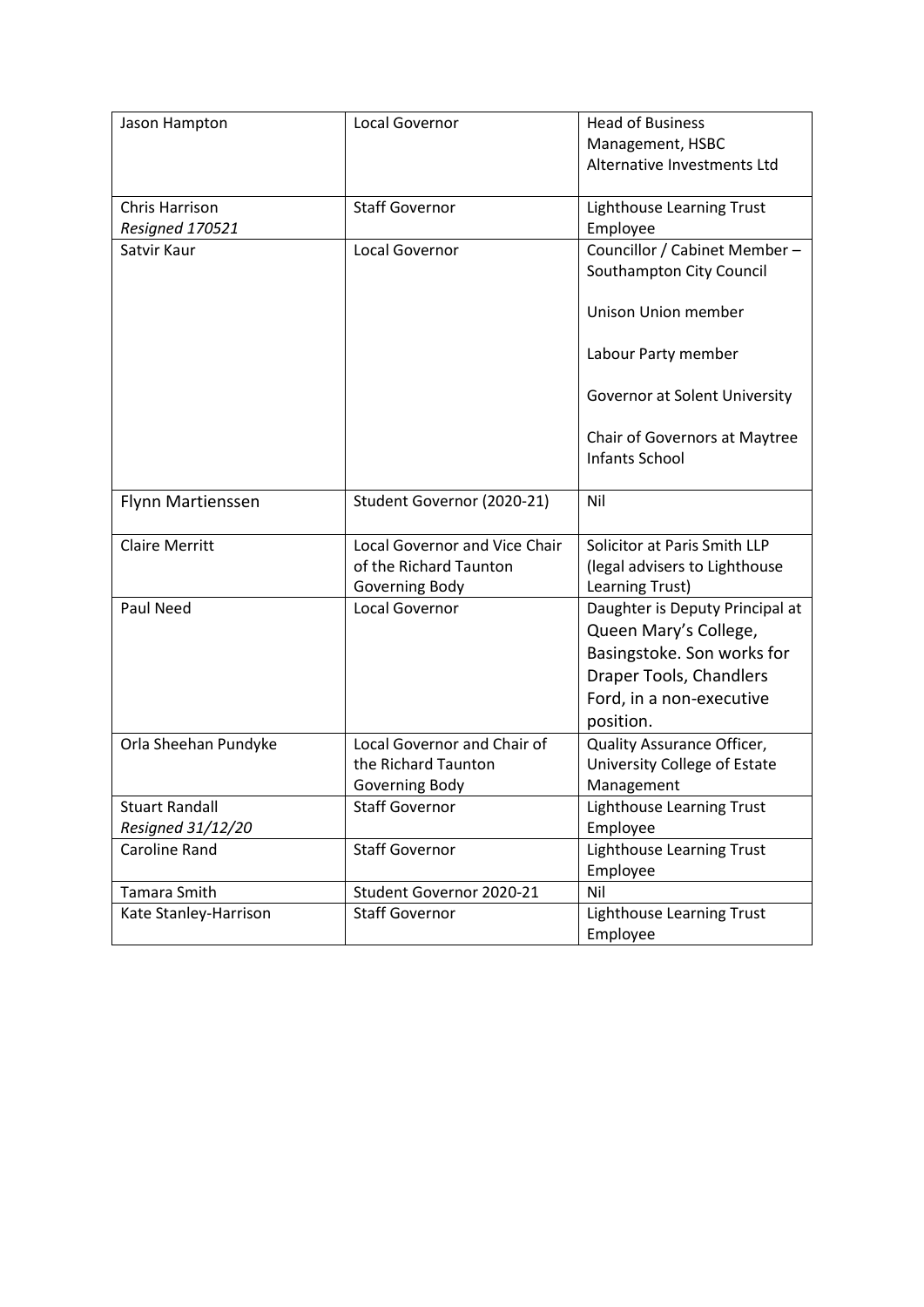#### **St Vincent College Local Governing Body (LGB)**

#### **-there were no declarations of gifts or hospitality**

| <b>NAME</b>                                  | <b>ROLE</b>                                                                    | <b>Declared Interests</b>                                                                                                                                                                                                                                                                                                               |
|----------------------------------------------|--------------------------------------------------------------------------------|-----------------------------------------------------------------------------------------------------------------------------------------------------------------------------------------------------------------------------------------------------------------------------------------------------------------------------------------|
| <b>Bethany Archer</b>                        | <b>Student Governor</b><br>2020-21                                             | Nil                                                                                                                                                                                                                                                                                                                                     |
| <b>Carol Dawkins</b><br>Resigned<br>04/10/21 | Local Governor                                                                 | Senior Internal Auditor Portsmouth City Council                                                                                                                                                                                                                                                                                         |
| Carly Fitz-Maurice                           | Local Governor                                                                 | Senior Teacher and SENCO at Kingsgate School,<br>Fareham                                                                                                                                                                                                                                                                                |
|                                              |                                                                                | NEU Membership (previously GTC)                                                                                                                                                                                                                                                                                                         |
| Liz Flaherty                                 | Trustee/Director and                                                           | Professional SEND adviser for DfE                                                                                                                                                                                                                                                                                                       |
|                                              | Local Governor                                                                 | Foundation Governor at St Annes Catholic Primary<br>School, Basingstoke (part of the Mother Theresa<br>Multi-Academy Trust)                                                                                                                                                                                                             |
| Sarah Hounsell<br>Resigned<br>25/01/21       | <b>Staff Governor</b>                                                          | Nil                                                                                                                                                                                                                                                                                                                                     |
| Zoe Huggins                                  | Trustee/Director and<br>Chair of the St Vincent<br><b>Local Governing Body</b> | <b>Education Professional - Training Solutions</b><br>Politician (elected member) for Gosport Borough<br>and Hampshire County. Currently Deputy Mayor<br>(2021/22) for Gosport Borough Council.<br>Chair of Workforce South, Business South.<br>Member of the Conservative Association and of the<br>Chartered Institute of Management. |
| Ceira McLaren                                | <b>Student Governor</b><br>2020-21                                             | Nil                                                                                                                                                                                                                                                                                                                                     |
| Karen Murray-<br>Gow                         | <b>Staff Governor</b>                                                          | Mental Health & Wellbeing Lead/Co-ordinator<br><b>Safeguarding Deputy</b><br>Placement Counsellor at University of Portsmouth<br>Chair - Gosport Youth Health & Wellbeing<br>Partnership<br>On the PPG of the Willow Group - Gosport<br><b>Surgeries</b>                                                                                |
| Charlie Rose                                 | <b>Student Governor</b>                                                        | Nil                                                                                                                                                                                                                                                                                                                                     |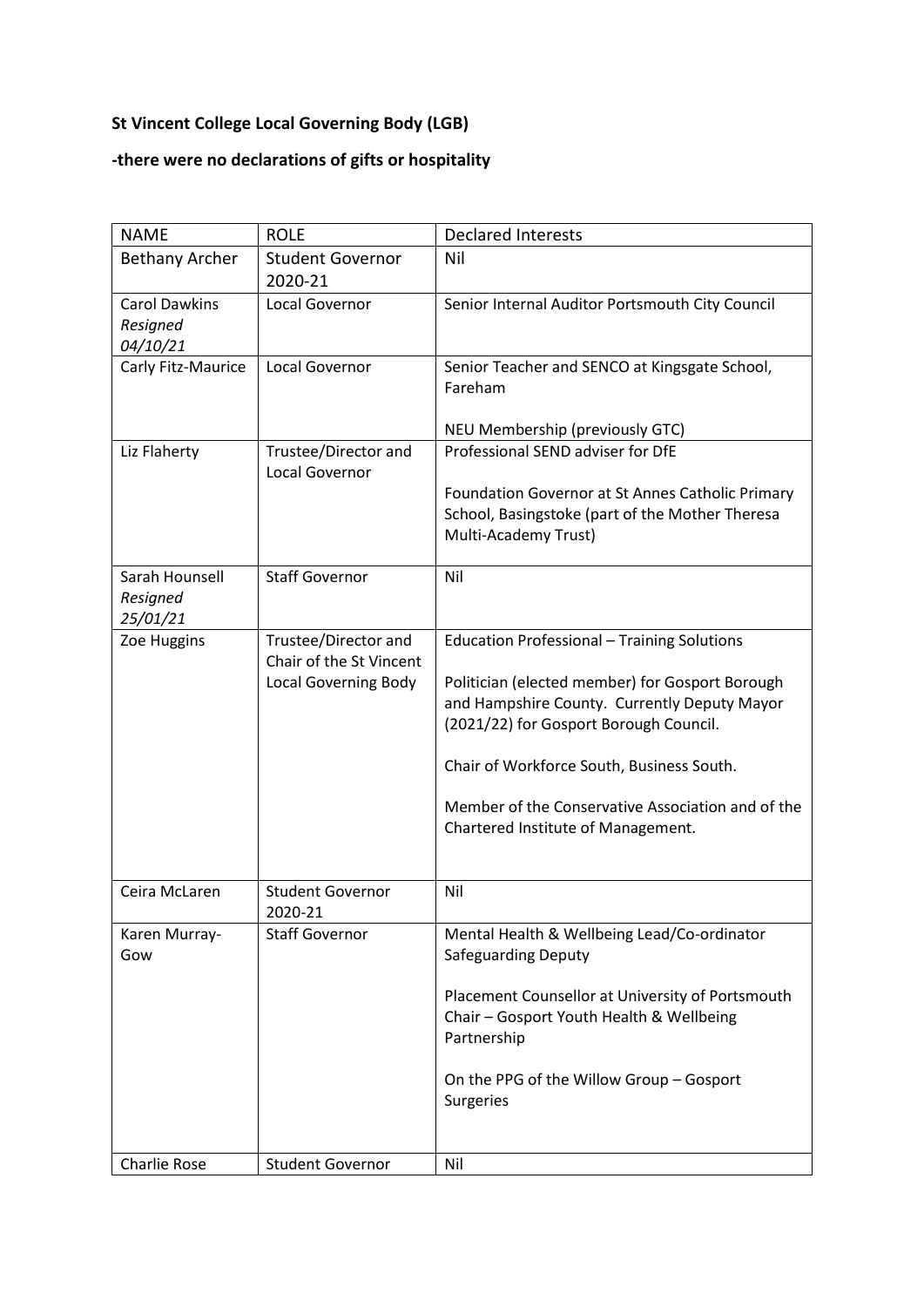| Daniel Sanchez                     | Parent Governor                           | Process and Systems Project Officer, Hampshire<br>County Council.<br>Child studying at St Vincent College.<br>Member, Association of Project Managers |
|------------------------------------|-------------------------------------------|-------------------------------------------------------------------------------------------------------------------------------------------------------|
| <b>Holly Shrimpton</b><br>Resigned | Local Governor and<br>member of the Trust | Commissioned Officer, Royal Air Force                                                                                                                 |
| 04/10/21                           | Governance & Audit<br>Committee           | Magistrate (North Hampshire Bench)                                                                                                                    |
|                                    |                                           | Committee Member of an HRA Research Ethics                                                                                                            |
|                                    |                                           | Committee (London Surrey Boarders)                                                                                                                    |
| Stephen Tregidgo                   | <b>Local Governor and</b>                 | Nil                                                                                                                                                   |
|                                    | Vice Chair of the St                      |                                                                                                                                                       |
|                                    | Vincent Local                             |                                                                                                                                                       |
|                                    | Governing Body                            |                                                                                                                                                       |

## **Trust and College Senior Staff - there were no declarations of gifts or hospitality**

| <b>NAME</b>            | <b>ROLE</b>                          | <b>Declared Interests</b>                  |
|------------------------|--------------------------------------|--------------------------------------------|
| Angela Berry           | <b>CEO Lighthouse Learning Trust</b> | Non-Executive Board                        |
|                        |                                      | Member, Theatre Royal,                     |
|                        |                                      | Bury St Edmunds, Suffolk                   |
| Annette Born           | <b>Trust Finance Director and</b>    | Trustee - Burgate School &                 |
|                        | Deputy CEO                           | Sixth Form                                 |
|                        |                                      | Member-ICAEW                               |
|                        |                                      | Partner works for Blake                    |
|                        |                                      | Morgan LLP                                 |
| Alister Butcher        | <b>Director of Estates</b>           | Nil                                        |
| Louisa Calder          | <b>Trust HR Director</b>             | Member, Chartered Institute                |
|                        |                                      | of Personnel and                           |
|                        |                                      | Development.                               |
| Jan Frost              | Vice Principal, St Vincent           | Governor at Bridgemary                     |
|                        | College                              | School                                     |
| Andy Grant             | Principal, St Vincent College        | Vice-Chair of Fareham                      |
|                        |                                      | Academy                                    |
|                        |                                      |                                            |
|                        |                                      | Chair of the Gosport Place<br><b>Board</b> |
|                        |                                      |                                            |
| Lukasz Grochowicz      | <b>IT Manager</b>                    | Nil                                        |
| <b>Steve McDermott</b> | Director of Funding & Systems        | Nil                                        |
| <b>Andrew McVittie</b> | Clerk to the Trustees and            | Graduate Member, Chartered                 |
|                        | <b>Company Secretary</b>             | Governance Institute                       |
| <b>Claire Myers</b>    | Vice Principal, Richard Taunton      | Nil                                        |
|                        | College                              |                                            |